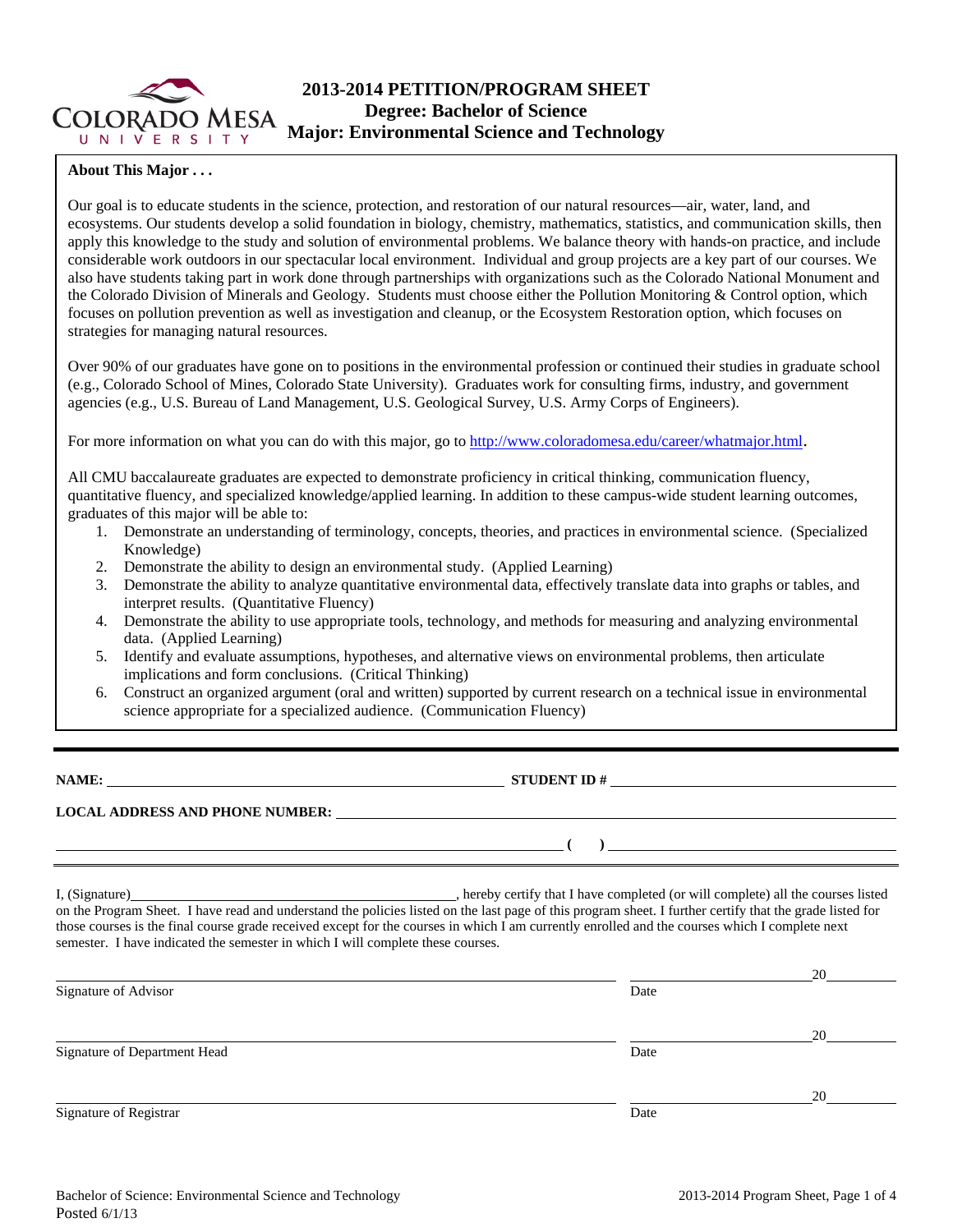#### **Students should work closely with a faculty advisor when selecting and scheduling courses prior to registration.**

Degree Requirements:

- 120 semester hours total (A minimum of 28 taken at CMU in no fewer than two semesters).
- 40 upper division credits (A minimum of 15 taken at the 300-400 course levels within the major at CMU).
- Pre-collegiate courses (usually numbered below 100) cannot be used for graduation.
- 2.00 cumulative GPA or higher in all CMU coursework
- A "C" or higher is required in all courses listed as major
- requirements. A student must follow the CMU graduation requirements either
- from 1) the program sheet for the major in effect at the time the student officially declares a major; or 2) a program sheet for the major approved for a year subsequent to the year during which the student officially declares the major and is approved for the student by the department head. Because a program may have requirements specific to the degree, the student should check with the faculty advisor for additional criteria. It is the student's responsibility to be aware of, and follow, all requirements for the degree being pursued. Any exceptions or substitutions must be approved by the student's faculty advisor and Department Head.
- When filling out the program sheet a course can be used only once.
- See the "Undergraduate Graduation Requirements" in the catalog for additional graduation information.

**GENERAL EDUCATION REQUIREMENTS** (31 semester hours) See the current catalog for a list of courses that fulfill the requirements below. If a course is on the general education list of options and a requirement for your major, you must use it to fulfill the major requirement and make a different selection within the general education requirement.

| Course No Title                                                                                                                                                   |                | Sem.hrs Grade Term/Trns |  |  |
|-------------------------------------------------------------------------------------------------------------------------------------------------------------------|----------------|-------------------------|--|--|
| <b>English</b> (6 semester hours, must receive a grade of "C" or better and<br>must be completed by the time the student has 60 semester hours.)                  |                |                         |  |  |
| <b>ENGL 111 English Composition</b>                                                                                                                               | 3              |                         |  |  |
| <b>ENGL 112 English Composition</b>                                                                                                                               | $\mathfrak{Z}$ |                         |  |  |
| <b>Math:</b> MATH 113 or higher (3 semester hours, must receive a grade<br>of "C" or better, must be completed by the time the student has 60<br>semester hours.) |                |                         |  |  |
| MATH 113 College Algebra                                                                                                                                          | $4*$           |                         |  |  |
| *3 credits apply to the General Ed requirements and 1 credit applies to<br>elective credit                                                                        |                |                         |  |  |
| <b>Humanities</b> (3 semester hours)                                                                                                                              |                |                         |  |  |
| Social and Behavioral Sciences (6 semester hours)                                                                                                                 |                |                         |  |  |
| Natural Sciences (7 semester hours, one course must include a lab)<br><u> 1988 - Andrea Stein, amerikansk politiker (</u>                                         |                |                         |  |  |
|                                                                                                                                                                   |                |                         |  |  |
| <b>History</b> (3 semester hours)<br><b>HIST</b>                                                                                                                  |                |                         |  |  |
| Fine Arts (3 semester hours)                                                                                                                                      |                |                         |  |  |

Course No Title Sem.hrs Grade Term/Trns

|             | <b>Kinesiology</b> (3 semester hours) |  |  |
|-------------|---------------------------------------|--|--|
| KINE 100    | Health and Wellness                   |  |  |
| <b>KINA</b> |                                       |  |  |
| <b>KINA</b> |                                       |  |  |

**Applied Studies** (3 semester hours)

#### **FOUNDATION COURSES (9-10 semester hours)** A "C" or higher is required in all Foundation Courses.

\_\_\_\_\_\_ \_\_\_\_ \_\_\_\_\_\_\_\_\_\_\_\_\_\_\_\_\_\_\_\_\_\_\_\_ \_\_\_\_ \_\_\_\_\_ \_\_\_\_\_\_\_\_

Must choose either CHEM 121/121L **and** CHEM 123 **or** CHEM 131/131L **and** CHEM 132/132L. Students who plan to attend graduate school should take CHEM 131/131L and CHEM 132/132L.

| CHEM 121<br><b>CHEM 123</b> | Principles of Chemistry<br>CHEM 121L Principles of Chemistry Lab<br>Introduction to Environmental |   |  |
|-----------------------------|---------------------------------------------------------------------------------------------------|---|--|
|                             | Chemistry                                                                                         |   |  |
| <b>OR</b>                   |                                                                                                   |   |  |
|                             | CHEM 131 General Chemistry                                                                        | 4 |  |
|                             | CHEM 131L General Chemistry Lab                                                                   |   |  |
|                             | CHEM 132 General Chemistry                                                                        |   |  |
|                             | CHEM 132L General Chemistry Lab                                                                   |   |  |
|                             |                                                                                                   |   |  |

#### **ENVIRONMENTAL SCIENCE AND TECHNOLOGY –MAJOR**

**REQUIREMENTS** (57 semester hours) A "C" or higher is required in all courses listed as major requirements.

### **Core Environmental Science Courses (28-29 semester hours)** All

students complete the following courses: ENVS 104 Environmental Science: Global Sustainability (3) **OR** ENVS

Readings in Environmental Science (1):

|  | 101 Introduction to Environmental Science (3) AND ENVS 105 |  |  |
|--|------------------------------------------------------------|--|--|

| Science & Technology of      |                                                                                        |                                                    |  |
|------------------------------|----------------------------------------------------------------------------------------|----------------------------------------------------|--|
| <b>Pollution Control</b>     | 3                                                                                      |                                                    |  |
| Science & Technology of      |                                                                                        |                                                    |  |
| <b>Pollution Control Lab</b> |                                                                                        |                                                    |  |
| <b>Water Quality</b>         | 3                                                                                      |                                                    |  |
| Water Quality Lab            |                                                                                        |                                                    |  |
| Applied Atmospheric Science  | 3                                                                                      |                                                    |  |
| Capstone in Environmental    |                                                                                        |                                                    |  |
| Science & Technology         | 2                                                                                      |                                                    |  |
| Probability & Statistics     | 3                                                                                      |                                                    |  |
|                              |                                                                                        |                                                    |  |
| Calculus for the Biological  |                                                                                        |                                                    |  |
| Sciences                     | 5                                                                                      |                                                    |  |
|                              |                                                                                        |                                                    |  |
| Calculus I                   | 5                                                                                      |                                                    |  |
|                              | Introduction to Ecosystem<br>Management<br>Introduction to Ecosystem<br>Management Lab | 3<br>1<br>Must choose either MATH 146 or MATH 151: |  |

**Environmental Science Options (14-15 semester hours)** Students complete either the Pollution Monitoring & Control Option or the Ecosystem Restoration Option.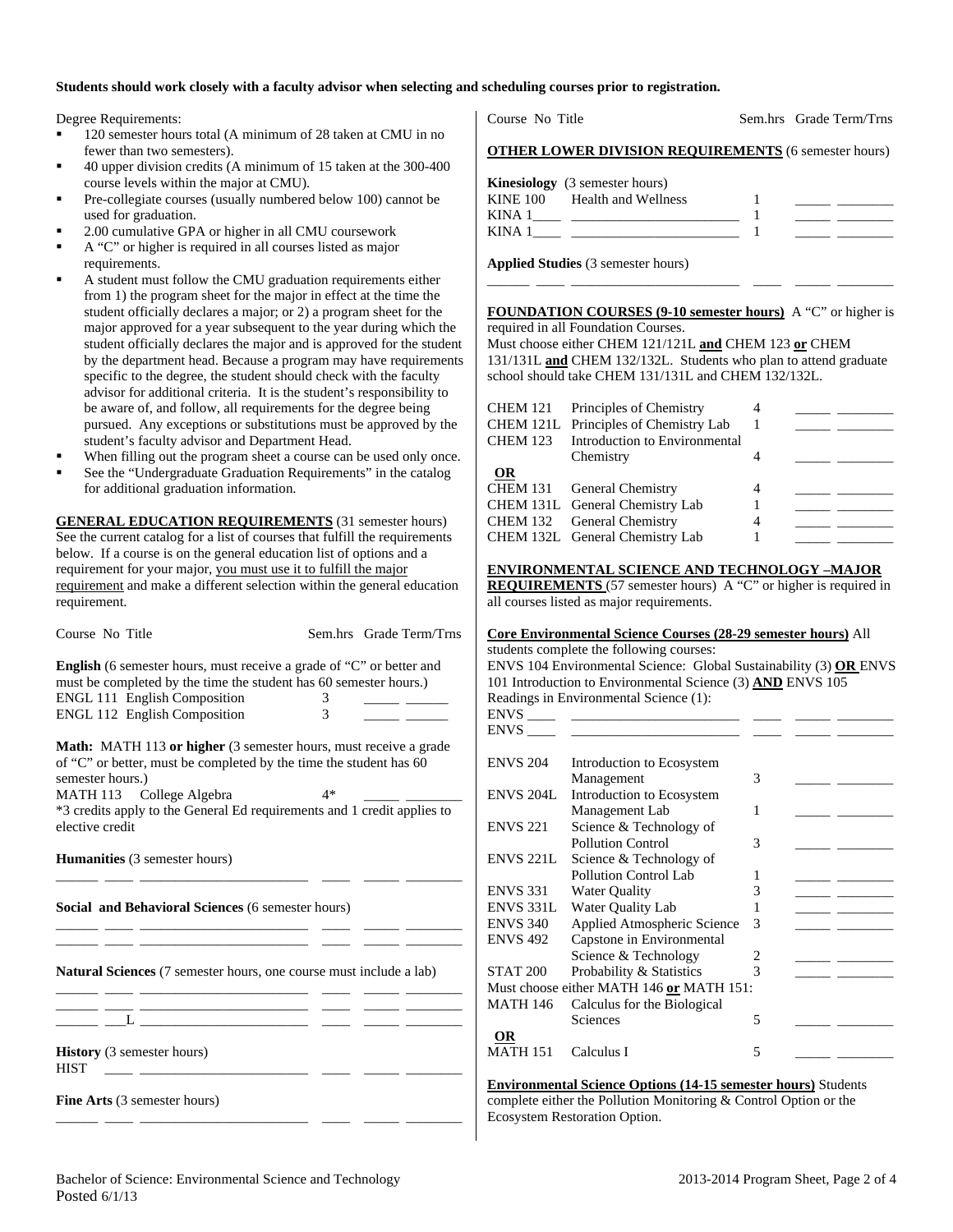| Course No Title<br>Sem.hrs Grade Term/Trns<br>Course No Title<br>Sem.hrs Grade Term/Trns<br>Pollution Monitoring & Control Option (14 semester hours)<br>Environmental Health & Safety 2<br><b>ENVS 212</b><br>ENVS 212L<br>Environmental Health & Safety<br>Lab<br>$\mathbf{1}$<br><b>ENVS 410</b><br><b>Environmental Regulatory</b><br>Compliance<br>3<br>Pollution Investigation &<br><b>ENVS 420</b><br>Monitoring<br>3<br><b>ELECTIVES</b> (All college level courses appearing on your final<br>Pollution Investigation &<br>transcript, not listed above that will bring your total semester hours to<br>ENVS 420L<br>Monitoring Lab<br>120 hours. Includes upper division courses required to bring total upper<br>1<br>Physical Geology<br>3<br>division credit hours to 40. 16-17 semester hours.)<br>GEOL 111<br>- - -<br>Physical Geology Lab<br>*MATH 113 College Algebra<br>GEOL 111L<br>1<br>1<br>Ecosystem Restoration Option (15 semester hours)<br><b>ENVS 312</b><br>Soils & Sustainability<br>3<br>Soils & Sustainability Lab<br>ENVS 312L<br>$\mathbf{1}$<br>$\overline{\phantom{a}}$ and $\overline{\phantom{a}}$<br><b>Restoration Ecology</b><br>3<br><b>ENVS 455</b><br>ENVS <sub>455</sub> L<br><b>Restoration Ecology Lab</b><br>$\mathbf{1}$<br>3<br><b>POLS 488</b><br><b>Environmental Politics</b><br>$\overline{\phantom{a}}$ and $\overline{\phantom{a}}$<br>Principles of Plant Biology<br>3<br><b>BIOL</b> 107<br>Principles of Plant Biology Lab 1<br><b>BIOL 107L</b><br><b>Restricted Electives (13-15 semester hours)</b><br>Students select additional ENVS courses to bring total credit hours for<br>this section to 57: ENVS 212/212L, ENVS 301, ENVS 312/312L,<br>ENVS 315, ENVS 321, ENVS 332/332L, ENVS 350/350L, ENVS<br>360/360L, ENVS 370, ENVS 374, ENVS 394, ENVS 396, ENVS 413,<br>ENVS 420/420L, ENVS 431, ENVS 433, ENVS 455/455L, ENVS<br>460/460L, ENVS 475, ENVS 496, ENVS 497<br>Restricted Electives - 13-15 semester hours chosen from<br>ENVS 212 Environmental Health & Safety<br>ENVS 394 Natural Resources of the West<br>ENVS 212L Environmental Health & Safety Lab<br><b>ENVS 396 Topics</b><br>ENVS 301 Environmental Project Management<br>ENVS 413 Env. Fate & Transport of Contaminants<br>ENVS 420 Pollution Investigation & Monitoring<br>ENVS 312 Soil Science & Sustainability<br>ENVS 420L Pollution Investigation & Monitoring Lab<br>ENVS 312L Soil Science & Sustainability Lab<br>ENVS 431 Water & Wastewater Treatment<br><b>ENVS 315 Mined Land Rehabilitation</b><br>ENVS 433 Restoration of Aquatic Systems<br><b>ENVS</b> 321 Environmental Risk Analysis<br>ENVS 332 Introduction to GIS<br><b>ENVS 455 Restoration Ecology</b><br>ENVS 332L Introduction to GIS Lab<br><b>ENVS 455L Restoration Ecology Lab</b><br>ENVS 350 Ecol/Mgmt. Shrublands/Grasslands<br><b>ENVS 460 Fire Management</b><br>ENVS 460L Fire Management Lab<br>ENVS 350L Ecol/Mgmt. Shrublands/Grasslands Lab<br>ENVS 475 Experimental Design & Statistical Analysis in<br><b>ENVS 360 Fire Ecology</b><br><b>Environmental Science</b><br>ENVS 360L Fire Ecology Lab<br><b>ENVS 496 Topics</b><br><b>ENVS 370 Renewable Energy</b><br>ENVS 374 Sustainable Building<br>ENVS 497 Structured Research |  |  |  |  |
|-------------------------------------------------------------------------------------------------------------------------------------------------------------------------------------------------------------------------------------------------------------------------------------------------------------------------------------------------------------------------------------------------------------------------------------------------------------------------------------------------------------------------------------------------------------------------------------------------------------------------------------------------------------------------------------------------------------------------------------------------------------------------------------------------------------------------------------------------------------------------------------------------------------------------------------------------------------------------------------------------------------------------------------------------------------------------------------------------------------------------------------------------------------------------------------------------------------------------------------------------------------------------------------------------------------------------------------------------------------------------------------------------------------------------------------------------------------------------------------------------------------------------------------------------------------------------------------------------------------------------------------------------------------------------------------------------------------------------------------------------------------------------------------------------------------------------------------------------------------------------------------------------------------------------------------------------------------------------------------------------------------------------------------------------------------------------------------------------------------------------------------------------------------------------------------------------------------------------------------------------------------------------------------------------------------------------------------------------------------------------------------------------------------------------------------------------------------------------------------------------------------------------------------------------------------------------------------------------------------------------------------------------------------------------------------------------------------------------------------------------------------------------------------------------------------------------------------------------------------------------------------------------------------------------------------------------------------------------------------------------------------------------------------------------------------------------------------------------------------------------------------------------------------------------------------------------------------------------------------------------------------------|--|--|--|--|
|                                                                                                                                                                                                                                                                                                                                                                                                                                                                                                                                                                                                                                                                                                                                                                                                                                                                                                                                                                                                                                                                                                                                                                                                                                                                                                                                                                                                                                                                                                                                                                                                                                                                                                                                                                                                                                                                                                                                                                                                                                                                                                                                                                                                                                                                                                                                                                                                                                                                                                                                                                                                                                                                                                                                                                                                                                                                                                                                                                                                                                                                                                                                                                                                                                                                   |  |  |  |  |
|                                                                                                                                                                                                                                                                                                                                                                                                                                                                                                                                                                                                                                                                                                                                                                                                                                                                                                                                                                                                                                                                                                                                                                                                                                                                                                                                                                                                                                                                                                                                                                                                                                                                                                                                                                                                                                                                                                                                                                                                                                                                                                                                                                                                                                                                                                                                                                                                                                                                                                                                                                                                                                                                                                                                                                                                                                                                                                                                                                                                                                                                                                                                                                                                                                                                   |  |  |  |  |
|                                                                                                                                                                                                                                                                                                                                                                                                                                                                                                                                                                                                                                                                                                                                                                                                                                                                                                                                                                                                                                                                                                                                                                                                                                                                                                                                                                                                                                                                                                                                                                                                                                                                                                                                                                                                                                                                                                                                                                                                                                                                                                                                                                                                                                                                                                                                                                                                                                                                                                                                                                                                                                                                                                                                                                                                                                                                                                                                                                                                                                                                                                                                                                                                                                                                   |  |  |  |  |
|                                                                                                                                                                                                                                                                                                                                                                                                                                                                                                                                                                                                                                                                                                                                                                                                                                                                                                                                                                                                                                                                                                                                                                                                                                                                                                                                                                                                                                                                                                                                                                                                                                                                                                                                                                                                                                                                                                                                                                                                                                                                                                                                                                                                                                                                                                                                                                                                                                                                                                                                                                                                                                                                                                                                                                                                                                                                                                                                                                                                                                                                                                                                                                                                                                                                   |  |  |  |  |
|                                                                                                                                                                                                                                                                                                                                                                                                                                                                                                                                                                                                                                                                                                                                                                                                                                                                                                                                                                                                                                                                                                                                                                                                                                                                                                                                                                                                                                                                                                                                                                                                                                                                                                                                                                                                                                                                                                                                                                                                                                                                                                                                                                                                                                                                                                                                                                                                                                                                                                                                                                                                                                                                                                                                                                                                                                                                                                                                                                                                                                                                                                                                                                                                                                                                   |  |  |  |  |
|                                                                                                                                                                                                                                                                                                                                                                                                                                                                                                                                                                                                                                                                                                                                                                                                                                                                                                                                                                                                                                                                                                                                                                                                                                                                                                                                                                                                                                                                                                                                                                                                                                                                                                                                                                                                                                                                                                                                                                                                                                                                                                                                                                                                                                                                                                                                                                                                                                                                                                                                                                                                                                                                                                                                                                                                                                                                                                                                                                                                                                                                                                                                                                                                                                                                   |  |  |  |  |
|                                                                                                                                                                                                                                                                                                                                                                                                                                                                                                                                                                                                                                                                                                                                                                                                                                                                                                                                                                                                                                                                                                                                                                                                                                                                                                                                                                                                                                                                                                                                                                                                                                                                                                                                                                                                                                                                                                                                                                                                                                                                                                                                                                                                                                                                                                                                                                                                                                                                                                                                                                                                                                                                                                                                                                                                                                                                                                                                                                                                                                                                                                                                                                                                                                                                   |  |  |  |  |
|                                                                                                                                                                                                                                                                                                                                                                                                                                                                                                                                                                                                                                                                                                                                                                                                                                                                                                                                                                                                                                                                                                                                                                                                                                                                                                                                                                                                                                                                                                                                                                                                                                                                                                                                                                                                                                                                                                                                                                                                                                                                                                                                                                                                                                                                                                                                                                                                                                                                                                                                                                                                                                                                                                                                                                                                                                                                                                                                                                                                                                                                                                                                                                                                                                                                   |  |  |  |  |
|                                                                                                                                                                                                                                                                                                                                                                                                                                                                                                                                                                                                                                                                                                                                                                                                                                                                                                                                                                                                                                                                                                                                                                                                                                                                                                                                                                                                                                                                                                                                                                                                                                                                                                                                                                                                                                                                                                                                                                                                                                                                                                                                                                                                                                                                                                                                                                                                                                                                                                                                                                                                                                                                                                                                                                                                                                                                                                                                                                                                                                                                                                                                                                                                                                                                   |  |  |  |  |
|                                                                                                                                                                                                                                                                                                                                                                                                                                                                                                                                                                                                                                                                                                                                                                                                                                                                                                                                                                                                                                                                                                                                                                                                                                                                                                                                                                                                                                                                                                                                                                                                                                                                                                                                                                                                                                                                                                                                                                                                                                                                                                                                                                                                                                                                                                                                                                                                                                                                                                                                                                                                                                                                                                                                                                                                                                                                                                                                                                                                                                                                                                                                                                                                                                                                   |  |  |  |  |
|                                                                                                                                                                                                                                                                                                                                                                                                                                                                                                                                                                                                                                                                                                                                                                                                                                                                                                                                                                                                                                                                                                                                                                                                                                                                                                                                                                                                                                                                                                                                                                                                                                                                                                                                                                                                                                                                                                                                                                                                                                                                                                                                                                                                                                                                                                                                                                                                                                                                                                                                                                                                                                                                                                                                                                                                                                                                                                                                                                                                                                                                                                                                                                                                                                                                   |  |  |  |  |
|                                                                                                                                                                                                                                                                                                                                                                                                                                                                                                                                                                                                                                                                                                                                                                                                                                                                                                                                                                                                                                                                                                                                                                                                                                                                                                                                                                                                                                                                                                                                                                                                                                                                                                                                                                                                                                                                                                                                                                                                                                                                                                                                                                                                                                                                                                                                                                                                                                                                                                                                                                                                                                                                                                                                                                                                                                                                                                                                                                                                                                                                                                                                                                                                                                                                   |  |  |  |  |
|                                                                                                                                                                                                                                                                                                                                                                                                                                                                                                                                                                                                                                                                                                                                                                                                                                                                                                                                                                                                                                                                                                                                                                                                                                                                                                                                                                                                                                                                                                                                                                                                                                                                                                                                                                                                                                                                                                                                                                                                                                                                                                                                                                                                                                                                                                                                                                                                                                                                                                                                                                                                                                                                                                                                                                                                                                                                                                                                                                                                                                                                                                                                                                                                                                                                   |  |  |  |  |
|                                                                                                                                                                                                                                                                                                                                                                                                                                                                                                                                                                                                                                                                                                                                                                                                                                                                                                                                                                                                                                                                                                                                                                                                                                                                                                                                                                                                                                                                                                                                                                                                                                                                                                                                                                                                                                                                                                                                                                                                                                                                                                                                                                                                                                                                                                                                                                                                                                                                                                                                                                                                                                                                                                                                                                                                                                                                                                                                                                                                                                                                                                                                                                                                                                                                   |  |  |  |  |
|                                                                                                                                                                                                                                                                                                                                                                                                                                                                                                                                                                                                                                                                                                                                                                                                                                                                                                                                                                                                                                                                                                                                                                                                                                                                                                                                                                                                                                                                                                                                                                                                                                                                                                                                                                                                                                                                                                                                                                                                                                                                                                                                                                                                                                                                                                                                                                                                                                                                                                                                                                                                                                                                                                                                                                                                                                                                                                                                                                                                                                                                                                                                                                                                                                                                   |  |  |  |  |
|                                                                                                                                                                                                                                                                                                                                                                                                                                                                                                                                                                                                                                                                                                                                                                                                                                                                                                                                                                                                                                                                                                                                                                                                                                                                                                                                                                                                                                                                                                                                                                                                                                                                                                                                                                                                                                                                                                                                                                                                                                                                                                                                                                                                                                                                                                                                                                                                                                                                                                                                                                                                                                                                                                                                                                                                                                                                                                                                                                                                                                                                                                                                                                                                                                                                   |  |  |  |  |
|                                                                                                                                                                                                                                                                                                                                                                                                                                                                                                                                                                                                                                                                                                                                                                                                                                                                                                                                                                                                                                                                                                                                                                                                                                                                                                                                                                                                                                                                                                                                                                                                                                                                                                                                                                                                                                                                                                                                                                                                                                                                                                                                                                                                                                                                                                                                                                                                                                                                                                                                                                                                                                                                                                                                                                                                                                                                                                                                                                                                                                                                                                                                                                                                                                                                   |  |  |  |  |
|                                                                                                                                                                                                                                                                                                                                                                                                                                                                                                                                                                                                                                                                                                                                                                                                                                                                                                                                                                                                                                                                                                                                                                                                                                                                                                                                                                                                                                                                                                                                                                                                                                                                                                                                                                                                                                                                                                                                                                                                                                                                                                                                                                                                                                                                                                                                                                                                                                                                                                                                                                                                                                                                                                                                                                                                                                                                                                                                                                                                                                                                                                                                                                                                                                                                   |  |  |  |  |
|                                                                                                                                                                                                                                                                                                                                                                                                                                                                                                                                                                                                                                                                                                                                                                                                                                                                                                                                                                                                                                                                                                                                                                                                                                                                                                                                                                                                                                                                                                                                                                                                                                                                                                                                                                                                                                                                                                                                                                                                                                                                                                                                                                                                                                                                                                                                                                                                                                                                                                                                                                                                                                                                                                                                                                                                                                                                                                                                                                                                                                                                                                                                                                                                                                                                   |  |  |  |  |
|                                                                                                                                                                                                                                                                                                                                                                                                                                                                                                                                                                                                                                                                                                                                                                                                                                                                                                                                                                                                                                                                                                                                                                                                                                                                                                                                                                                                                                                                                                                                                                                                                                                                                                                                                                                                                                                                                                                                                                                                                                                                                                                                                                                                                                                                                                                                                                                                                                                                                                                                                                                                                                                                                                                                                                                                                                                                                                                                                                                                                                                                                                                                                                                                                                                                   |  |  |  |  |
|                                                                                                                                                                                                                                                                                                                                                                                                                                                                                                                                                                                                                                                                                                                                                                                                                                                                                                                                                                                                                                                                                                                                                                                                                                                                                                                                                                                                                                                                                                                                                                                                                                                                                                                                                                                                                                                                                                                                                                                                                                                                                                                                                                                                                                                                                                                                                                                                                                                                                                                                                                                                                                                                                                                                                                                                                                                                                                                                                                                                                                                                                                                                                                                                                                                                   |  |  |  |  |
|                                                                                                                                                                                                                                                                                                                                                                                                                                                                                                                                                                                                                                                                                                                                                                                                                                                                                                                                                                                                                                                                                                                                                                                                                                                                                                                                                                                                                                                                                                                                                                                                                                                                                                                                                                                                                                                                                                                                                                                                                                                                                                                                                                                                                                                                                                                                                                                                                                                                                                                                                                                                                                                                                                                                                                                                                                                                                                                                                                                                                                                                                                                                                                                                                                                                   |  |  |  |  |
|                                                                                                                                                                                                                                                                                                                                                                                                                                                                                                                                                                                                                                                                                                                                                                                                                                                                                                                                                                                                                                                                                                                                                                                                                                                                                                                                                                                                                                                                                                                                                                                                                                                                                                                                                                                                                                                                                                                                                                                                                                                                                                                                                                                                                                                                                                                                                                                                                                                                                                                                                                                                                                                                                                                                                                                                                                                                                                                                                                                                                                                                                                                                                                                                                                                                   |  |  |  |  |
|                                                                                                                                                                                                                                                                                                                                                                                                                                                                                                                                                                                                                                                                                                                                                                                                                                                                                                                                                                                                                                                                                                                                                                                                                                                                                                                                                                                                                                                                                                                                                                                                                                                                                                                                                                                                                                                                                                                                                                                                                                                                                                                                                                                                                                                                                                                                                                                                                                                                                                                                                                                                                                                                                                                                                                                                                                                                                                                                                                                                                                                                                                                                                                                                                                                                   |  |  |  |  |
|                                                                                                                                                                                                                                                                                                                                                                                                                                                                                                                                                                                                                                                                                                                                                                                                                                                                                                                                                                                                                                                                                                                                                                                                                                                                                                                                                                                                                                                                                                                                                                                                                                                                                                                                                                                                                                                                                                                                                                                                                                                                                                                                                                                                                                                                                                                                                                                                                                                                                                                                                                                                                                                                                                                                                                                                                                                                                                                                                                                                                                                                                                                                                                                                                                                                   |  |  |  |  |